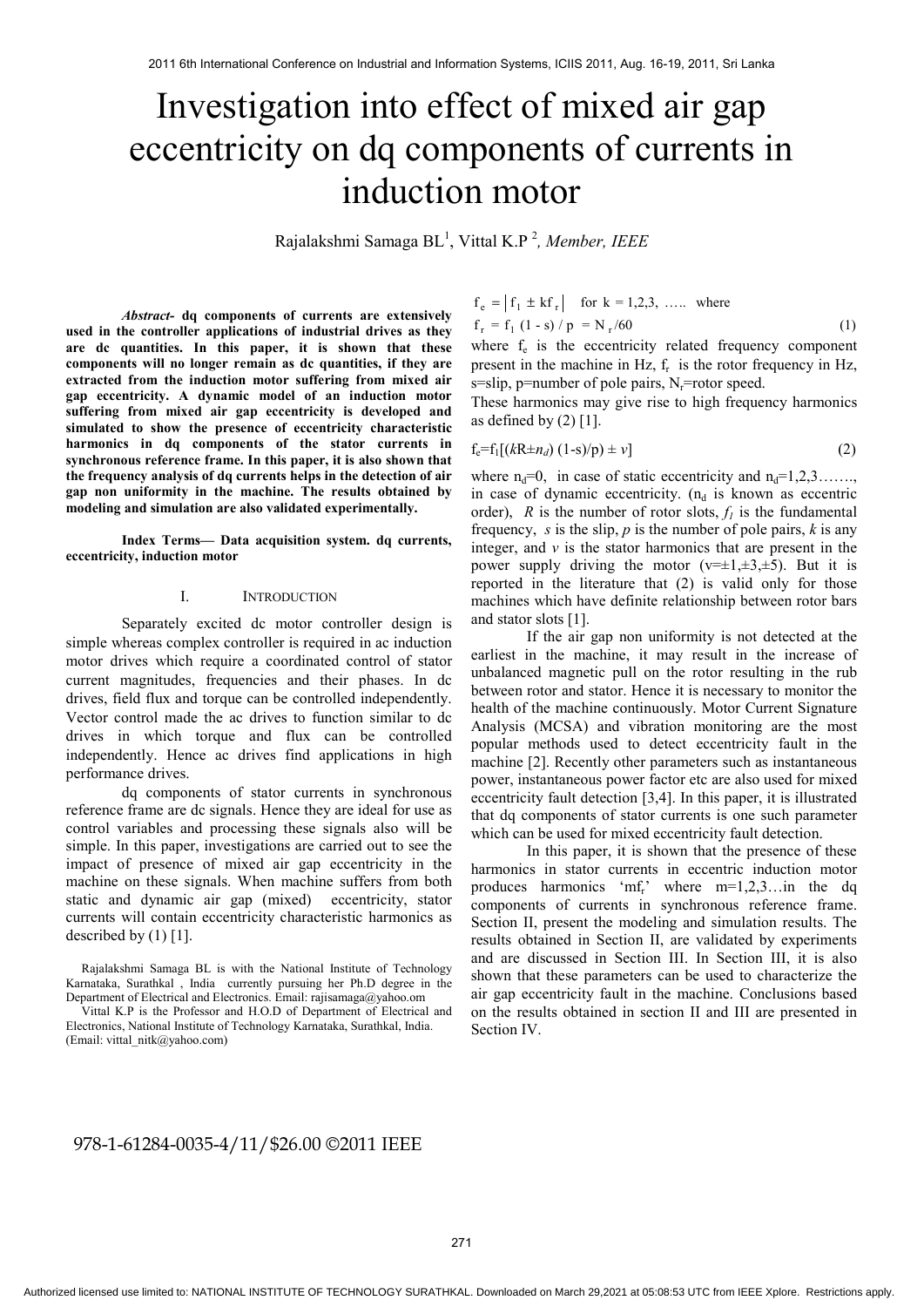# II. MODELING AND SIMULATION

A dynamic model of induction motor is developed using multiple coupled circuit approach [5,6]. Inductances are calculated using 2 Dimensional Modified Winding Function Theory (2D-MWFT) [7,8,9]. Model is developed for a 3 hp machine whose machine details are given in Appendix. The mixed eccentricity condition is incorporated into the model by defining the air gap function as in (3) [7,8]. Permeance P along the axial length of the rotor (z) is given by

$$
P(\varphi(z, \theta_r) = p_0(z) + p_1(z)\cos(\varphi - \rho(z)) + p_2(2\varphi - 2\rho(z))
$$
\n(3)

$$
\delta(z) = \sqrt{\delta_s^2(z) + \delta_d^2(z) + 2\delta_s(z)\delta_d(z)\cos(\theta_r)}
$$
  
\n
$$
p_0(z) = 1/g_0
$$
  
\n
$$
p_1(z) = 2(1/(g_0 \sqrt{1 - \delta^2(z)}))(1 - \sqrt{1 - \delta^2(z)} / \delta(z))
$$
  
\n
$$
p_2(z) = 2(1/(g_0 \sqrt{1 - \delta^2(z)}))(1 - \sqrt{1 - \delta^2(z)} / \delta(z))^2
$$

where  $\theta_r$  is the rotor position angle (rad),  $\phi$  is the rotor ircumferential angle (rad), z is the point along the axial length of rotor (m),  $\delta_s$  is the degree of static eccentricity  $\delta_d$  is the degree of dynamic eccentricity

The model is simulated for the mixed air gap condition of 10% dynamic eccentricity (DE) and 20% static eccentricity (SE). The machine model is simulated for constant full load condition. The model is simulated for a fixed step size of 0.00005 secs using Runge- Kutta 4 method. Using (4,5), the dq components of currents are obtained in synchronous reference frame [10].

$$
i_{q} = 2/3[\cos(\omega_{s}t)i_{a} + \cos(\omega_{s}t - 2\pi/3)i_{b} + \cos(\omega_{s}t + 2\pi/3)i_{c}] \qquad (4)
$$
  
\n
$$
i_{d} = 2/3[\sin(\omega_{s}t)i_{a} + \sin(\omega_{s}t - 2\pi/3)i_{b} + \sin(\omega_{s}t + 2\pi/3)i_{c}] \qquad (5)
$$

where  $i_a$  is the q axis component of stator current (A),  $i_d$  is the d axis component of stator currents (A),  $\omega_s$  is the stator supply angular frequency (rad/sec).

20000 data samples from dq current signals are obtained at 20 kHz and filtered using a low pass FIR filter at 1000 Hz. Power Spectral Density (PSD) is applied on these samples to extract the air gap eccentricity related harmonic components. The frequency resolution is assumed to be 1 Hz. The dq current spectra should contain at least frequency components 'mf<sub>r</sub>' for  $m=1,2,3$  with all other higher harmonic components being ignored.

The dq current spectra obtained for the healthy and mixed eccentricity conditions are shown in Figures 1-2. From Figures 1-2, it is observed that both  $i_q$  and  $i_d$  current spectra contain eccentricity characteristic harmonic components fr,  $2f_r$ ,  $3f_r$  so on, in general 'mf<sub>r</sub>' frequency components, where m=1,2,3…..,in case of a machine suffering from mixed air gap eccentricity.



Fig1  $i_q$  current spectra of healthy machine (above), eccentric machine with  $\delta_s = 0.2$  and  $\delta_d = 0.1$  (below). (under full load)



Fig2  $i_d$  current spectra of healthy machine (above), eccentric machine with  $\delta_s = 0.2$  and  $\delta_d = 0.1$  (below). (under full load)

Variation of the amplitude of eccentricity characteristic components in the stator current with variation of eccentricity level in the machine is reported in [11]. The variation in the amplitude of ' $f_r$ ' component in the 'i<sub>q</sub>' and 'i<sub>d</sub>' current spectra, with static eccentricity in the machine maintained at 20% and dynamic eccentricity being varied is as shown in Table 1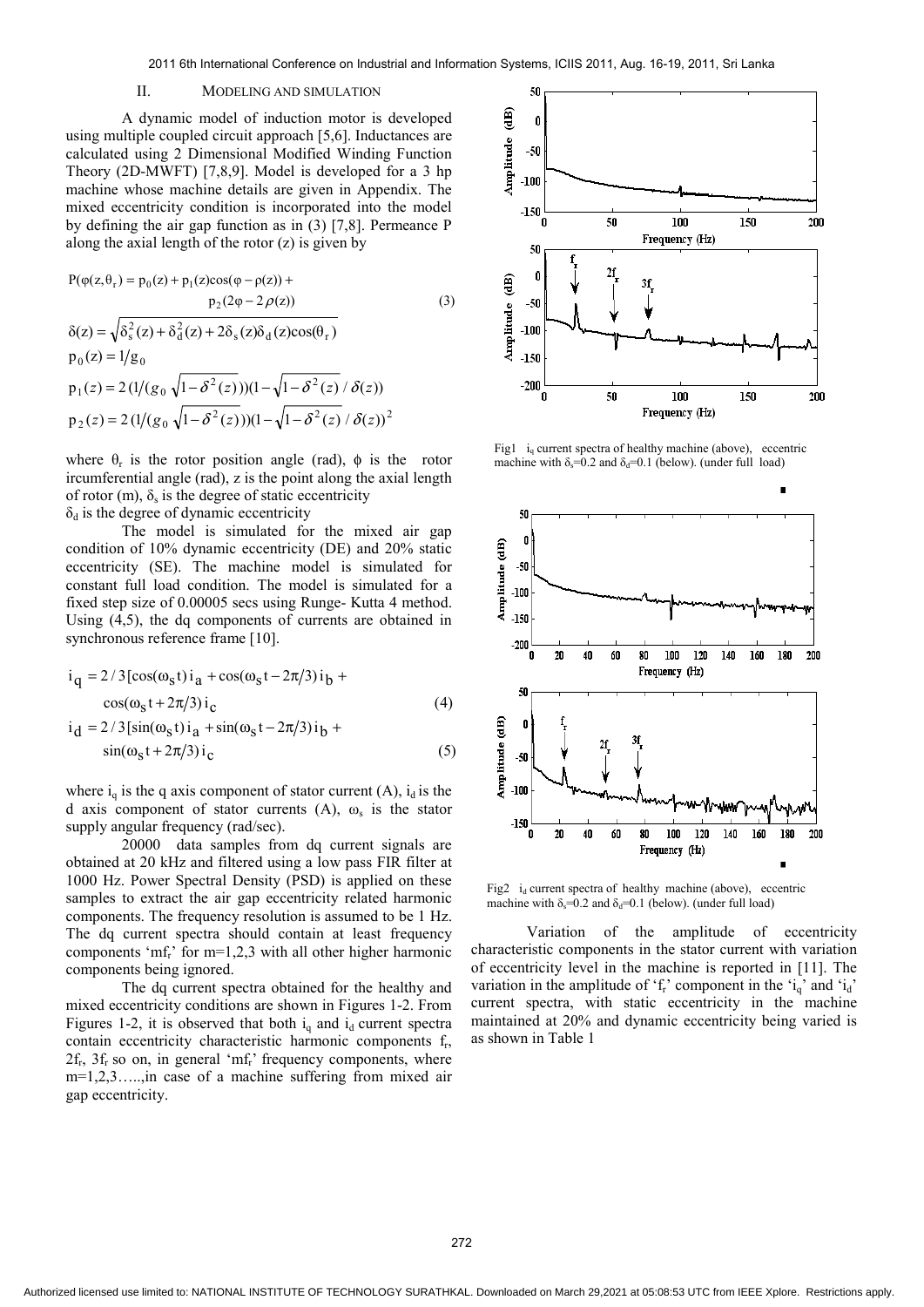| TABLE 1                                     |
|---------------------------------------------|
| ECCENTRICITY RELATED FREQUENCY COMPONENT f, |
| AND ITS AMPLITUDE IN $i_q$ AND $i_d$        |

| Dynamic<br>Eccentricity | 1 <sub>q</sub> |                   | 1 <sub>d</sub> |                   |  |
|-------------------------|----------------|-------------------|----------------|-------------------|--|
| index                   | $f_r$<br>(Hz)  | Amplitude<br>(dB) | $f_r$<br>(Hz)  | Amplitude<br>(dB) |  |
| 0.05                    | 24             | $-80.13$          | 76             | $-74.91$          |  |
| 0.1                     | 24             | $-73.63$          | 76             | $-68.91$          |  |
| 0.15                    | 24             | $-70.77$          | 76             | $-64.63$          |  |
| 0.2                     | 24             | $-67.88$          | 76             | $-61.62$          |  |
| 0.25                    | 24             | $-63.91$          | 76             | $-58.70$          |  |
| 0.3                     | 24             | $-57.92$          | 76             | $-56.23$          |  |

From the Table 1, it is concluded that the amplitude of eccentricity related harmonic component increases with the increase in the degree of air gap eccentricity in the machine. Hence they can be used as an index to detect the severity of mixed eccentricity fault in the machine.

# III. EXPERIMENTAL RESULTS

3 hp induction motor is modified so that static air gap eccentricity can be varied axially as well as tangentially. It suffers from inherent dynamic eccentricity. The machine is modified according to the diagram shown in Figure3. Fan is removed for convenience. Two plates with bores on it are placed on either side of the shaft with the help of which it is possible to create uniform eccentricity along the length of rotor as well as inclined eccentricity in the machine. The fabricated machine side view and top view are shown in Figure 4. The machine has 4% static eccentricity and inherent dynamic eccentricity. To measure the static eccentricity, vernier caliper of least count 10 micron is used.



are converted into equivalent voltages in SCXI 1338. Both current and voltage signals are conditioned in SCXI 1125 and then they are processed in PC through Data Acquisition Card. 6024-E. The SCXI-1125 provides two filtering stage with an overall response of a four pole Butterworth filter. There is a provision to control the cutoff frequency of the filter through software by choosing 4 Hz or 10 kHz provided in DAQ assistant. The chosen cut off frequency is 10 kHz.

 20000 samples of three phase currents and three phase voltages at sampling frequency of 20 kHz are collected and stored as .lvm files using LabVIEW® software. Data samples are obtained for no load, 85% load and full load conditions of the motor.





Fig5 Data Acquisition System (DAS)

Fig3 Modified machine to vary static air gap eccentricity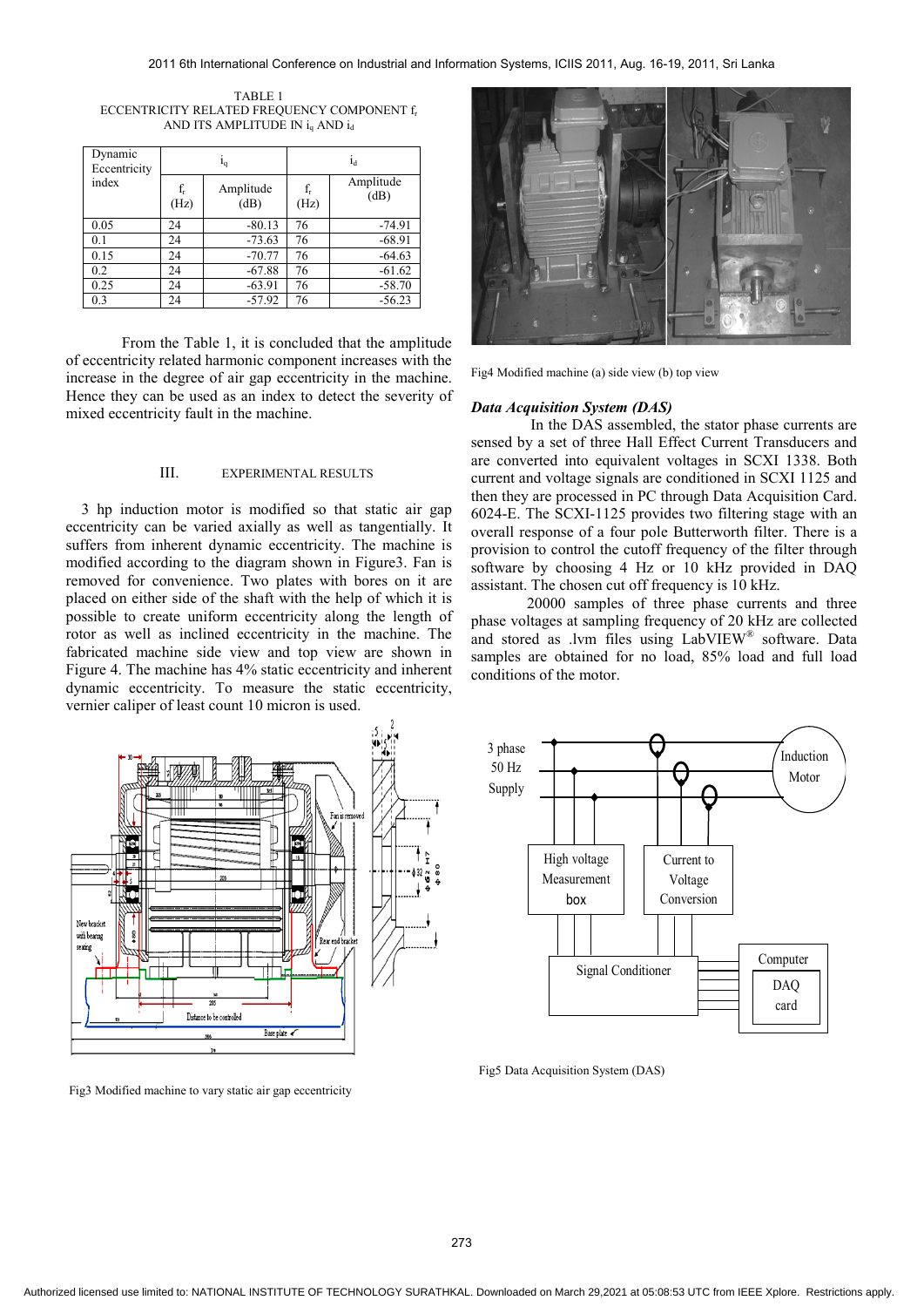## *Analysis of results*

 dq components of currents in synchronous reference frame are obtained from extracted current data samples of both healthy machine and mixed air gap eccentric machine. Power Spectral Density Analysis is performed on the stator phase A current and dq components of current to extract the eccentricity related harmonic components of mixed air gap eccentricity. As only the lower frequency components around the fundamental are considered for air gap eccentricity fault detection, further the data samples are filtered using a low pass FIR filter of 1000Hz.

Figure6 shows the stator current spectra obtained from PSD analysis of stator current data samples. From the stator phase A current spectra, it is observed that air gap mixed eccentricity related side band frequency components  $(f_1-f_r)$  (26.03 Hz),  $f_1$  (50 Hz), $(f_1+f_r)$  (73.91 Hz),  $(f_1+2f_r)$  (99.45 Hz) are present. In general,  $(f_1 \pm kf_r)$  for  $k=0,1,2,\ldots$  are present in the current spectra.

The machine speed is found to be 1438rpm at full load. Hence  $f_r = 23.97$  Hz. Table 2-4 gives the comparison between theoretical and experimental values of eccentricity related harmonic components found in the stator phase current. From the Tables 2-4, it is inferred that theoretically obtained air gap eccentric related side band frequency components at  $(f_1-f_r)$  and  $(f_1+f_r)$  in stator phase current especially at full load condition of the motor match with those of experimental values.

Figures 7-10 shows the q component of current, its spectra, d component of current and its spectra respectively



Fig 6 ia current spectra

TABLE 2 ECCENTRICITY RELATED CHARACTERISTIC COMPONENTS IN CURRENT SPECTRA FOR MACHINE- NO LOAD CONDITION

| Characteristic frequency<br>components | No load     |              |  |
|----------------------------------------|-------------|--------------|--|
|                                        | Theoretical | Experimental |  |
| $f_1-2f_r$ (Hz)                        | 0.21        | 0.35         |  |
| $f_1 - f_r$<br>Hz)                     | 25.07       | 24.98        |  |
| (Hz)                                   | 49.93       | 49.97        |  |
| $f_1+f_r$<br>(Hz)                      | 74.79       | 74.95        |  |
| $f_1+2f_r$ (Hz)                        | 99.65       | 99.58        |  |

TABLE 3 ECCENTRICITY RELATED CHARACTERISTIC COMPONENTS IN CURRENT SPECTRA FOR MACHINE- 85% LOAD CONDITION

| Characteristic<br>components | frequency | 85% load    |              |
|------------------------------|-----------|-------------|--------------|
|                              |           | Theoretical | Experimental |
| $f_1-2f_r$<br>(Hz)           |           | 1.57        | 07           |
| $f_1 - f_r$<br>Hz)           |           | 25.68       | 25.69        |
| (Hz)                         |           | 49.79       | 49.63        |
| $f_1+f_r$<br>Hz)             |           | 73.9        | 73.90        |
| $f_1+2f_r$ (Hz)              |           | 98.01       | 99.23        |

TABLE 4

ECCENTRICITY RELATED CHARACTERISTIC COMPONENTS IN CURRENT SPECTRA FOR MACHINE -FULL LOAD **CONDITION** 

| Characteristic<br>components | frequency | Full load   |              |
|------------------------------|-----------|-------------|--------------|
|                              |           | Theoretical | Experimental |
| $f_1-2f_r$<br>(Hz)           |           | 2.05        | 0.7          |
| $f_1 - f_r$<br>(Hz)          |           | 26.02       | 26.04        |
| (Hz)                         |           | 49.99       | 49.97        |
| $f_1+f_r$<br>Hz)             |           | 73.96       | 73.9         |
| $f_1 + 2f_r$ (Hz)            |           | 97.93       | 99.23        |

From the Figures 7-10, it is concluded that dq components of current will no longer remain as dc signals under mixed eccentricity conditions. The eccentricity characteristic harmonics are also present in these signals.







Fig 8 i<sub>q</sub> current spectra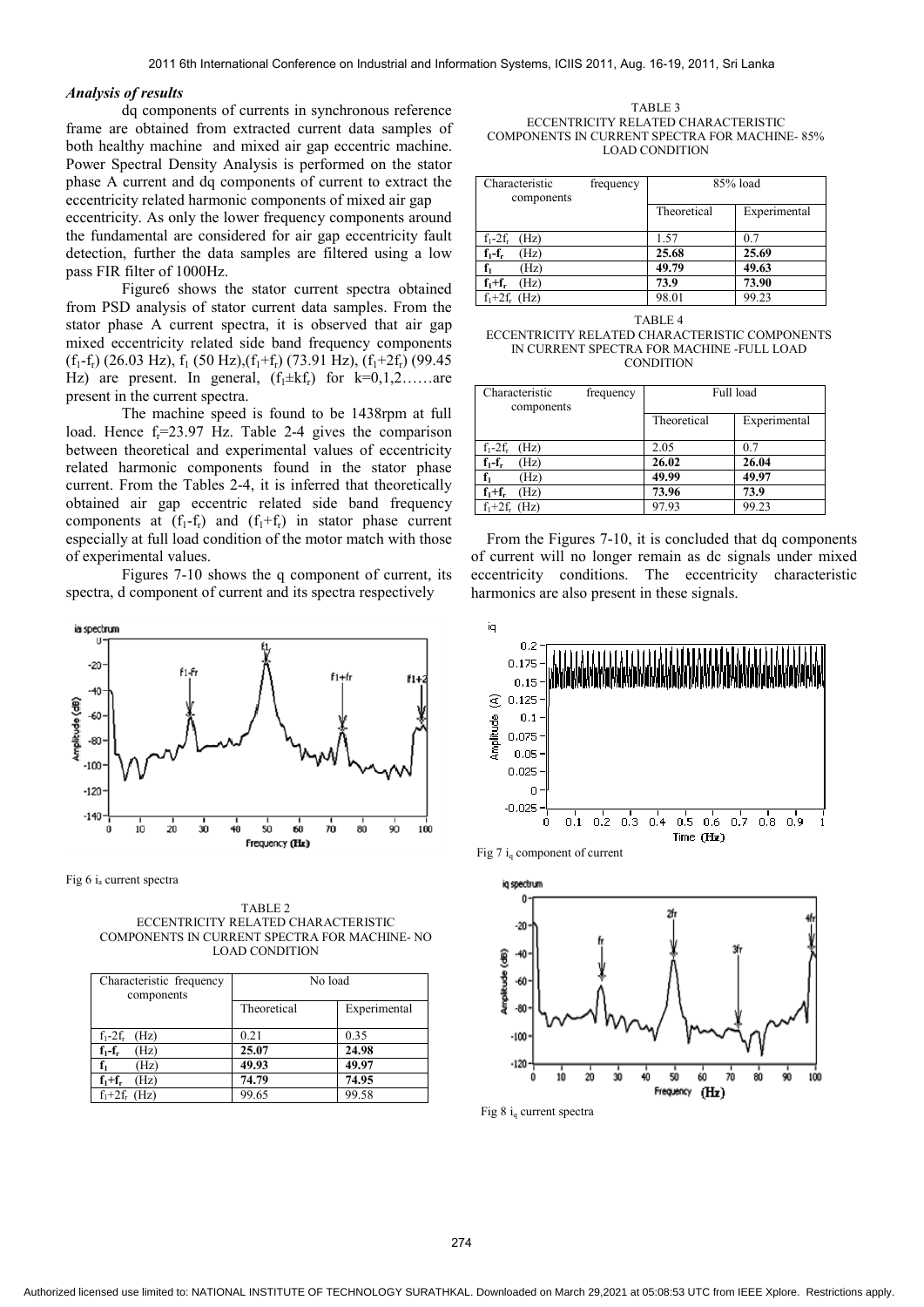

Fig 9 id component of current



Fig10  $i_d$  current spectra

Considering only lower frequency harmonics defined by (1) in current spectra, there should be 'mfr' air gap eccentricity related harmonic components in  $i_a$  and  $i_d$  current spectra.

Tables 5-7 lists these eccentricity related frequency components in these currents and gives the comparison between the theoretically calculated values with those of experimental for the machine under no load, 85% load and full load conditions respectively.

From Tables 5-7, it is concluded that the rotor frequency components  $f_r$  found in the  $i_q$  and  $i_d$  current spectrum can be used to predict the presence of air gap eccentricity in the machine. Hence it can be used as an index to detect mixed air gap eccentricity in the machine.

TABLE 5 ECCENTRICITY RELATED CHARACTERISTIC COMPONENTS IN iq AND id CURRENT SPECTRA FOR NO LOAD CONDITION

| Characteristic<br>components | frequency | No load     |              |                |
|------------------------------|-----------|-------------|--------------|----------------|
|                              |           | Theoretical | Experimental |                |
|                              |           |             |              | 1 <sub>d</sub> |
| (Hz)<br>$f_r$                |           | 24.86       | 25           | 25             |
| $2f_r$<br>(Hz)               |           | 49.72       | 50           | 50             |
| (Hz)<br>$3f_r$               |           | 74.58       | 75           | 75             |

TABLE 6

#### ECCENTRICITY RELATED CHARACTERISTIC COMPONENTS IN i<sub>a</sub> AND i<sub>d</sub> CURRENT SPECTRA FOR 85% LOAD CONDITION

| Characteristic<br>frequency<br>components | 85% load    |              |                |
|-------------------------------------------|-------------|--------------|----------------|
|                                           | Theoretical | Experimental |                |
|                                           |             | ı,           | 1 <sub>d</sub> |
| $f_r$<br>(Hz)                             | 24.11       | 24.21        | 24.21          |
| $2f_r$<br>(Hz)                            | 48.22       | 50           | 50             |
| (Hz)<br>$3f_r$                            | 72.33       | 75.52        | 75.52          |

#### TABLE 7

ECCENTRICITY RELATED CHARACTERISTIC COMPONENTS IN i<sub>g</sub> AND i<sub>d</sub> CURRENT SPECTRA FOR FULL LOAD CONDITION

| Characteristic<br>frequency<br>components | Full load   |                |                |
|-------------------------------------------|-------------|----------------|----------------|
|                                           | Theoretical | Experimental   |                |
|                                           |             | 1 <sub>q</sub> | 1 <sub>d</sub> |
| $f_r$<br>(Hz)                             | 23.97       | 23.95          | 23.95          |
| $2f_r$<br>(Hz)                            | 47.94       | 50             | 50             |
| (Hz)<br>$3f_r$                            | 71.91       | 76.05          | 76.05          |

It is also observed that as the degree of eccentricity increases, the amplitude of these harmonics will increase. Since these harmonics superimpose with the dc value, higher bandwidth for the computational circuits to processing these signals in the controller circuit is desired.

# IV. CONCLUSION

In this paper, it is shown that, in an induction motor suffering from mixed eccentricity faults, dq components of stator currents will no longer remain as dc signals in synchronous reference frame. By both modeling and simulation and experimental results, it is pointed out that dq components of stator currents have dc component superimposed with eccentricity related harmonic frequency components 'mf<sub>r</sub>' where  $m=1,2,3,...$ . Hence the bandwidth of the computational circuits required to process these signals must be wider. As these dq components of current are used as control variables in induction motor controllers, just performing frequency analysis on these signals can reveal the presence of air gap eccentricity in the machine. The rotor rotational frequency  $f_r$  in the dq current spectra can be used to characterize the mixed eccentricity fault in the machine and its amplitude can give information regarding the severity of the fault in the machine.